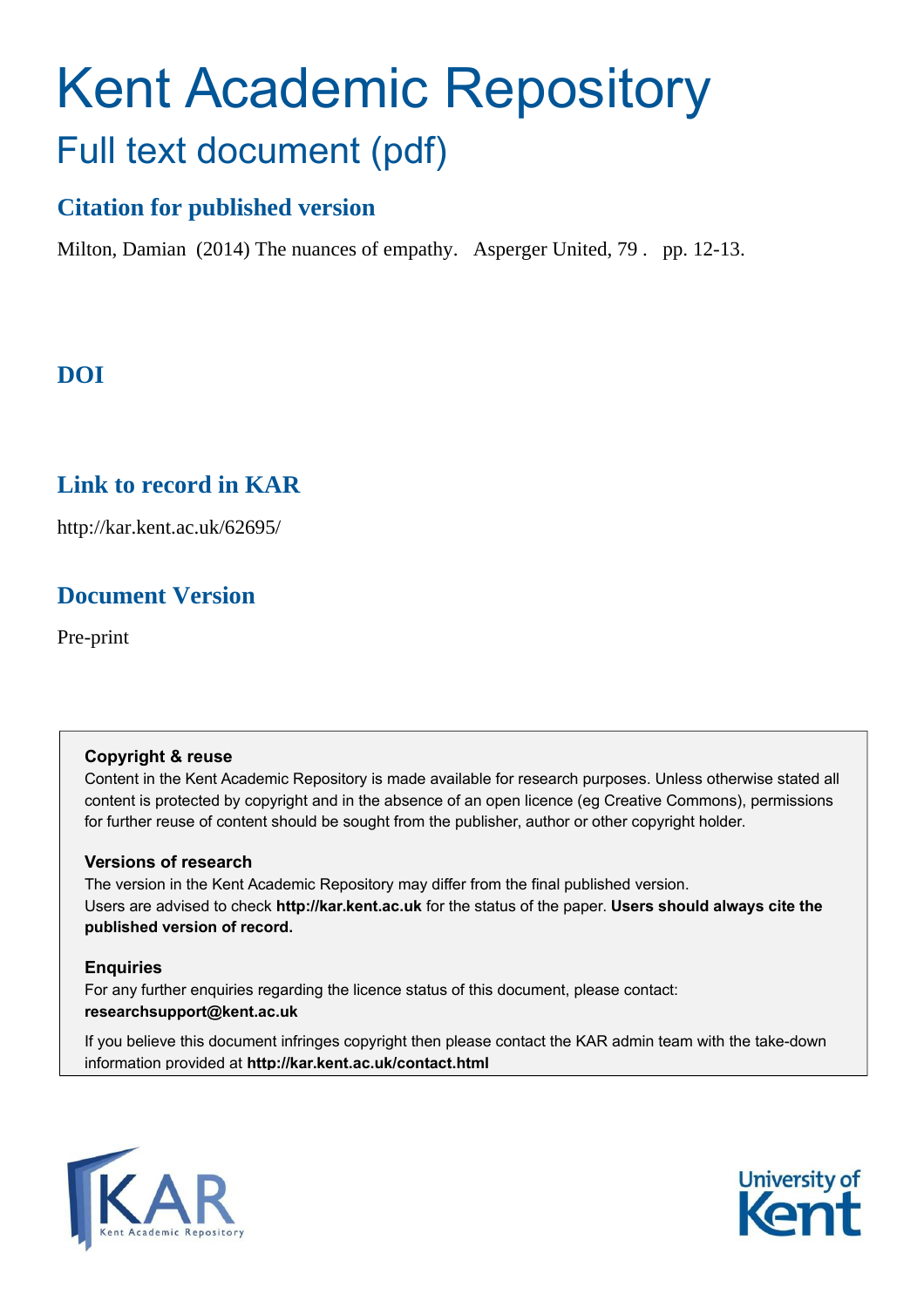## The nuances of empathy

by Damian E M Milton

Baron-Cohen (2011) suggests that empathy can be defined by:

"...our ability to identify what someone else is thinking or feeling, and to respond to their thoughts and feelings with an appropriate emotion."

According to the influential study by Attwood et al. (1988), abnormalities in modulating one's voice, a dearth of facial expression, poverty in bodily gestures, and "an often curious impression of woodenness", characterised the autistic difference. This difference was seen as stemming from an inability to appreciate the expressive gestures of others, rather than a difficulty (for whatever reason) in the performance of said gestures (for instance, how such performances might become compromised by sensory overload and stress).

"...no autistic adolescent ever used expressive gestures."

Much research regarding the recognition of emotions in others, including that of Attwood et al. (1988) and Baron-Cohen (2011) base their work on the idea that basic emotions are a universally expressed and understood phenomenon across cultures. However, in recent years this notion has come under more scrutiny, particularly from Barrett (2012). She suggests that how one interprets emotional expressions is far more socially conditioned and situated, than traditionally had been recognised. The false-belief tasks utilised by Baron-Cohen and followers has also been widely criticised, most recently by Peterson et al. (2013) who compared the awareness of other minds demonstrated in a competitive game scenario to that of the Sally-Ann test. They found that only 13% of their autistic participants passed the latter test, whilst 74% of the same participants passed the former.

"This finding demonstrates that many children with autism who fail motivationally barren standard false belief tests can spontaneously use ToM to track their social partners' beliefs in the context of a competitive game."

In her blog, autistic writer Rachel Cohen-Rottenburg (2012) suggests that the idea that autistics lack empathy is a myth. She suggests that much of what is considered a lack of empathy is based on the performance of expressed empathy, with non-normative expressions being deemed as a deficit in functioning located in the individual. She suggests that she is rather more sensitive and reflexive regarding her own expressions toward others:

"I am sensitive to the fact that a response that might work for one person might not work for another."

She states that she struggles with the reading of non-verbal cues, yet not when in the company of other autistics, nor with people she had got to know over a period of time, suggesting an intuitive understanding of the communication preferences of people of similar disposition. Similarly, Smukler (2005) pointed out that failures in social communication between autistic and non-autistic people are seen as located within the autistic person, rather than in an interactive breakdown between the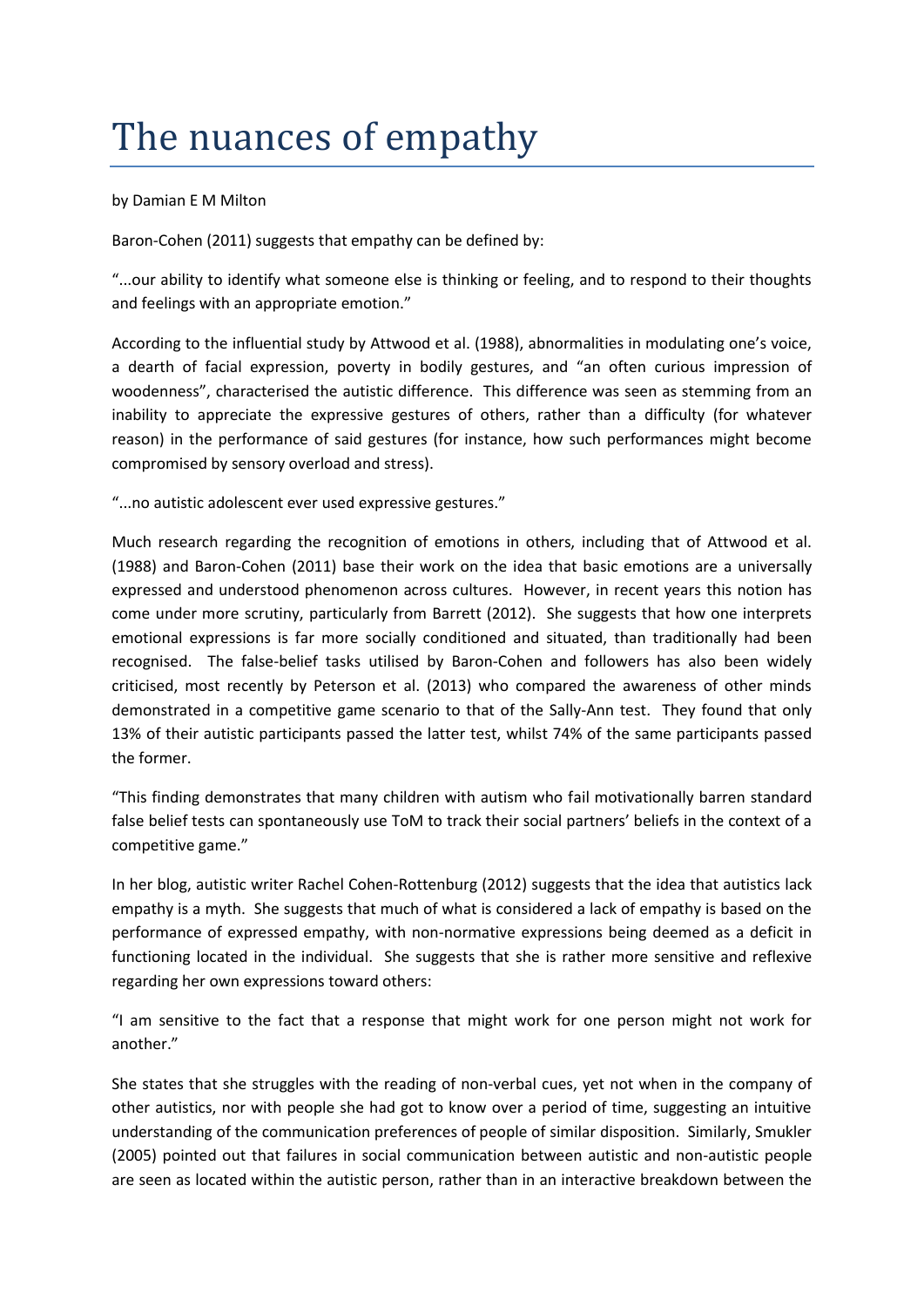two parties, which would be assumed in relationships non-autistic people have with one another. A point that I also suggested myself in an article I wrote last year (Milton, 2012).

Cameron (2012) uses the term 'dyspathy' to highlight how empathy is often blocked or resisted by people. She suggests that when looking at social interaction, one also has to take into account 'dyspathic' instances, which inhibit or screen out emotional connections to others. Cameron cites a number of recent studies using fMRI scanning that suggest that there is a bias towards in-group members in 'automatic' empathy. Such findings support the earlier social psychological theories of Billig (1985) and Tajfel (1981), which found that people felt increasing emotional connection to those deemed within their social 'in-group', whilst stereotyping 'outsiders'.

"If we were to be continually tuning into other people's emotions, we would be perpetually anxious or exhilarated, and very quickly exhausted. We must therefore have very efficient inhibitory mechanisms that screen out most of the emotional empathy being carried out by our brains, without us even noticing." (Cameron, 2012).

Whilst working on this article I happened upon a post on the Internet regarding 'interview tips' and how to 'master non-verbal communication' (Turner, 2013). Amongst the suggestions were to: not over-think questions posed, not to become distracted, to demonstrate confidence, have excellent body posture, keep eye contact and a calm demeanour, avoid fidgeting, and at the same time as all of this, pay attention to the non-verbal signals of the interviewer.

"These nervous movements and fidgets may be a sign of anything from uncertainty in your qualifications to lying about something."

If this is how such expressions and bodily gestures can be interpreted by NTs, then can the lack of empathy really be located in the autistic mind alone? I seriously doubt it, which is why I have previously proposed that there is a 'double empathy problem' (Milton, 2012) between the two parties, that both parties struggle to interpret the expressions of people with divergent dispositions from their own.

"I think they are just as bad at reading us as we are at reading them; it's just that because they're the majority, their failure to understand us is not as disabling as our failure to understand them." (Lindsay, 2012).